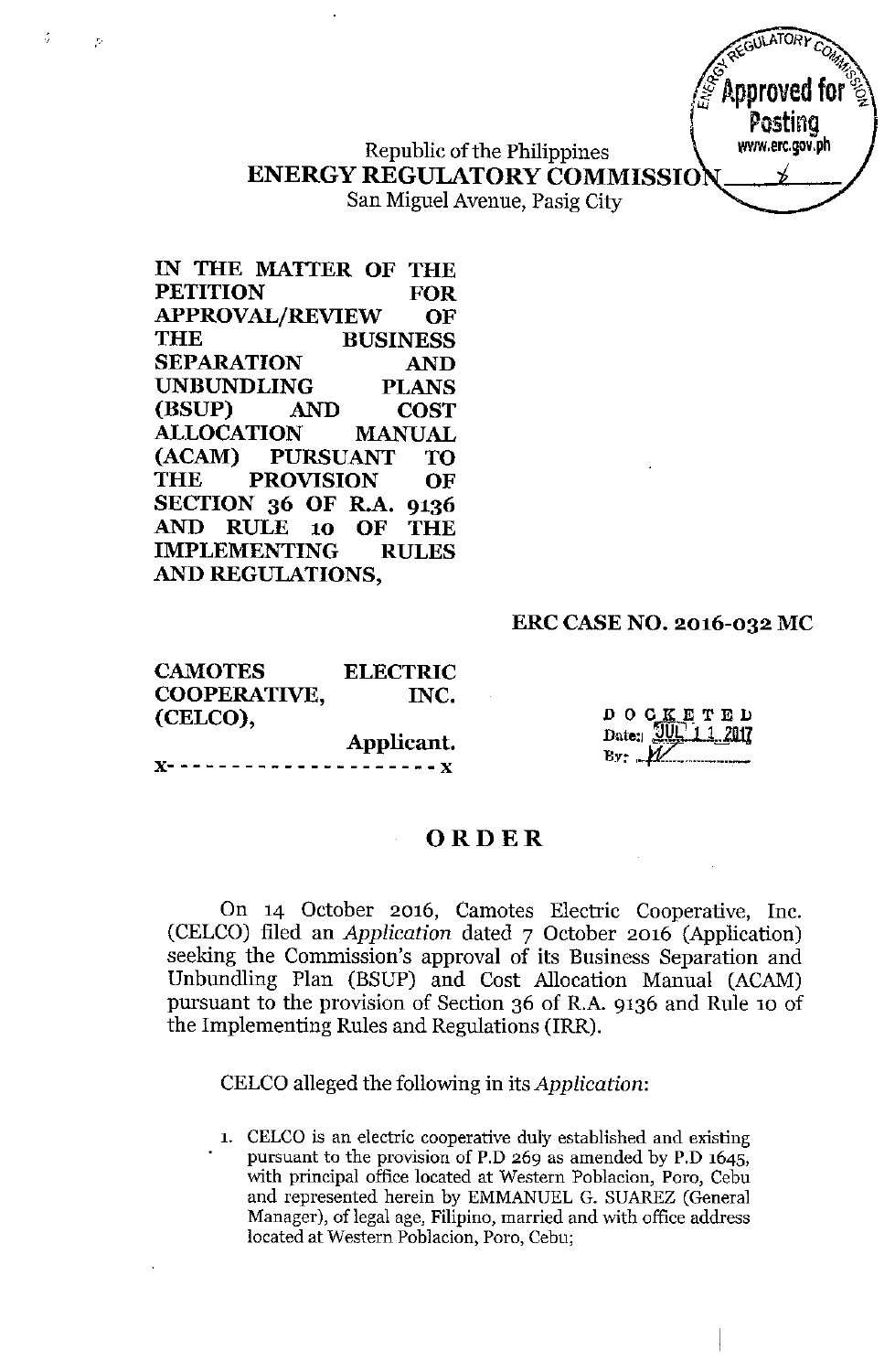,

 $\mathcal{L}$ 

- 2. CELCO has been granted by the National Electrification Administration (NEA) the power to operate and distribute electric light and power on an area coverage basis to the following Municipalities, as follows: Poro, San Francisco, Tudela, Pilar, all in the province of Cebu;
- 3. Pursuant to the provision of Section 36 of R.A 9136 and Rule 10, Section 3(b) of the implementing Rules and Regulation, and pursuant to ERC promulgated Resolution No. 49, Series of 2006 as well as Resolution No.o? Series of 2012, all Electric Power Industry Participant shall prepare and submit for approval by the ERC its Business Separation and Unbundling Plan (BSUP);
- 4. In accordance with the provision of paragraph (c), Section 3, Rule 10 of the Implementing Rules, ERC Resolution No. 49, Series of 2006 and Resolution No. 07 Series of 2012, CELCO hereby submit its BSUP containing the following:

#### PROPOSED BSUP

### 1. CURRENT STRUCTURE

#### 1.1 EC Profile

#### 1.1.1 EC Background

The rural folks of Camotes Island never had a dream of having electricity in their backyard. With R.A. 6038 and P.D. 269 as amended, electrification has already reached even to the remote sitios of a harangay within the coverage area. The National Electrification Commission has issued to CELCO the Certificate of Franchise on November 6, 1985 and was given the authority to operate for a period of fifty (50) years.

## 1.1.2 Coverage Area

The coverage area of CELCO is 100% electrified and consists of (4) municipalities. Municipality of San Francisco with two districts (district III and IV), Municipality of Poro as district I, Municipality of Tudela as district II and Municipality of Pilar as District v.

#### 1.1.3 Profile of Customer Served

| <b>Number of Customer Billed</b><br>As of December 31, 2011 |       |  |
|-------------------------------------------------------------|-------|--|
| Residential                                                 |       |  |
| Lifeline                                                    | 4,672 |  |
| Non-Lifeline                                                | 7,251 |  |
| Commercial                                                  | 78    |  |
| Industrial                                                  | 20    |  |
| Public Building                                             | 440   |  |
| Street Light                                                | 46    |  |
| <b>TOTAL</b>                                                |       |  |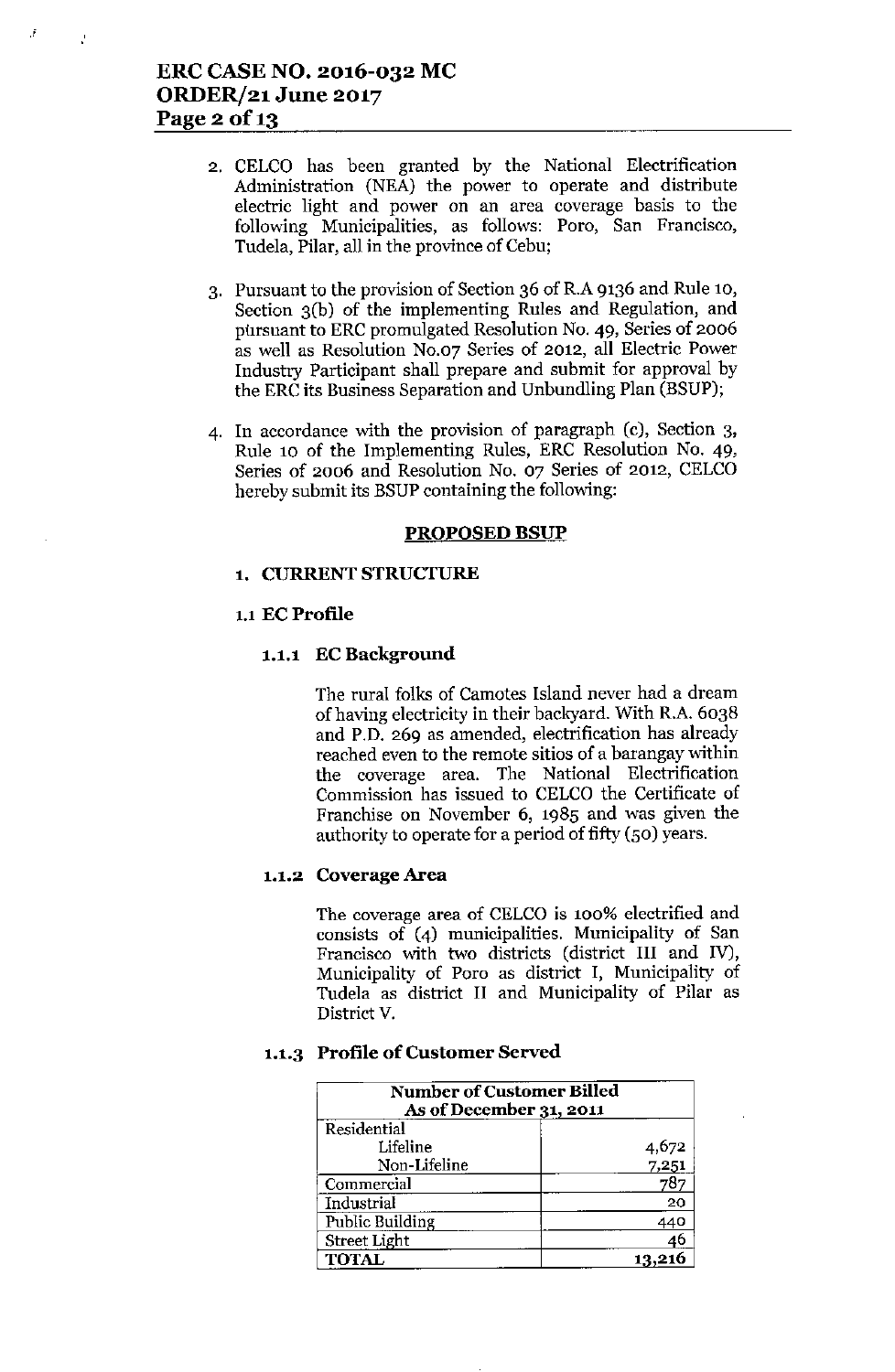## 1.1.4 KWH Sales

| As of December 31, 2011 |           |
|-------------------------|-----------|
| Residential             | 4,070,677 |
| Commercial              | 1,904,862 |
| Industrial              | 105,227   |
| <b>Public Building</b>  | 662,993   |
| <b>Street Light</b>     | 80,630    |
| <b>TOTAL</b>            | 824.390   |

#### 1.1.5 KW Demand

#### As **of December 31, 2011** 212.10 kw

# 1.1.6 Number of Employees

The NEA Approved Plantilla Position of CELCO was composed of 58 employees.

The total numbers of employees as of December 31,

| ---- ------- -- - -     | . <i>.</i> |
|-------------------------|------------|
| 2011 are as follows:    |            |
| Filled-up               | 47         |
| Vacant                  | 11         |
| Present employees:      |            |
| $D_{\alpha\alpha\beta}$ | лn         |

| Regular          | 42                                          |
|------------------|---------------------------------------------|
| Probationary =   | Ω                                           |
| Casual           | Ω                                           |
| $Contractual =$  | 5                                           |
| Address          |                                             |
| Mailing Address: | Western Poblacion, Poro,                    |
|                  | Camotes, Cebu                               |
| Email Address:   |                                             |
|                  | <u>camotes electric coop@vahoo.com.ph</u>   |
|                  | Contact Numbers: Landline - (032) 318-8090, |
| $(032)$ 318-8089 |                                             |
|                  |                                             |

Cellphone - 09173220545, 09173220575

- 1.2 **Organizational Structure:** The cooperative is divided into several department as follows:
	- a. GENERAL MEMBERSHIP, consists of all registered member/owners;
	- b. BOARD OF DIRECTORS, consisting of 5 members;
	- c. OFFICE OF THE GENERAL MANAGER: with the following employees: Human Resource Officer and Information Technology Administrative;
	- d.INSTITUfIONAL SERVICES DEPARTMENT (ISO): it is composed of the Head, ISD Section Head, Consumer Welfare Desk Officer, House Wiring Inspector, Complaint Officer, Information Training Officer, Lineman, ISDD Clerk, Utility and Watchman;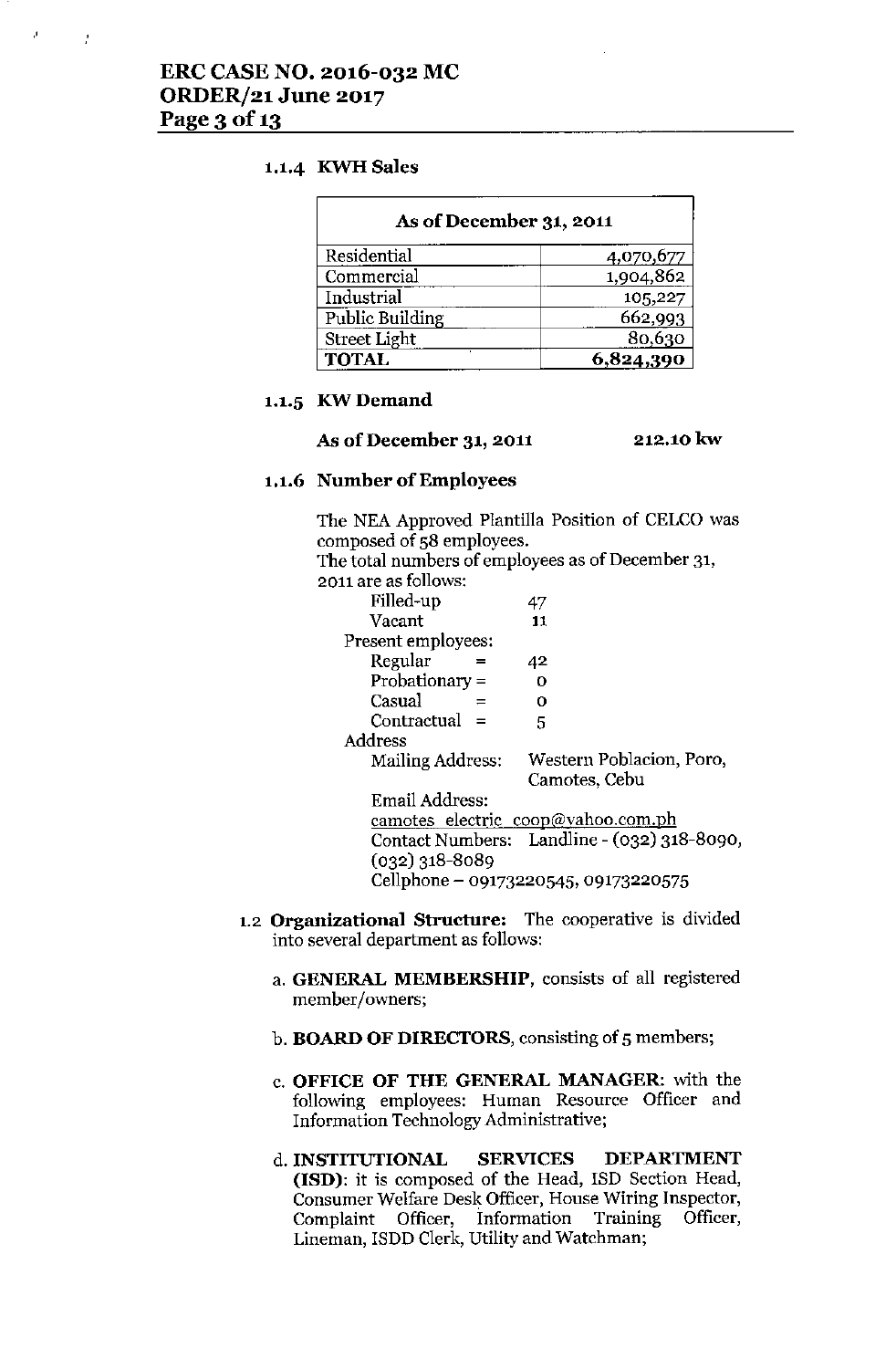- e. FINANCE SERVICES DEPARTMENT (FSD): it is composed of the Head, Cashiering Section Head, Accounting Section Head, Meter Reading/Billing/Collection Section Head, Bookkeeper, MRBC Officer, Work Order Officer, Bill Custodian, Meter Reader/Collector, Teller, Accounting Clerk and Billing/Posting Clerk;
- f. TECHNICAL SERVICES DEPARTMENT (TSD): it is composed of the Head, Distribution System Engineer, Construction Section Head, Maintenance Section Head, Pilar Sub-office Section Head, Asset Management Officer, Warehouseman, Assistant Warehouseman, Motor Pool In-charge, Lineman, Driver and Groundman;
- g. INTERNAL AUDIT DEPARTMENT (lAD): is composed of the Internal Auditor and Audit Staff.
- 1.2.1 Statement of general function of each department: The general functions/components of various department within the Organization of CELCO is found in the Segregation of Employees hereof.
- 1.2.2 Specific functions each department: The detailed function of each department is found in the Segregation of Employees of the submitted documents.
- 1.2.3 Organizational Chart per department: The overall organization chart of the cooperative is found in the submitted documents hereof.
- 1.2-4 Description of Current Process: The description of current process and it's flowcharts refers to the Meter Reading Process, Billing Process, Distribution of Statement of Account/Collection Process, Consumer Assistance/Complaints Process, Notice and Disconnection Process, Procurement Process, Reconnection Process, Service Connection Process found in the submitted documents.
- 2. DETAILS OF BUSINESS SEGMENT: The cooperative in the unbundling of its business segment will adapt four (4) out of seven (7) business segments, as follows:
	- A. Distribution Services (DS) This segment comprises the provision of distribution services, namely:
		- a. The conveyance of electricity through the distribution system and the control and monitoring of electricity as it is conveyed through the Distribution System (including any services that support such conveyance, control or monitoring or the safe operation of the Distribution System);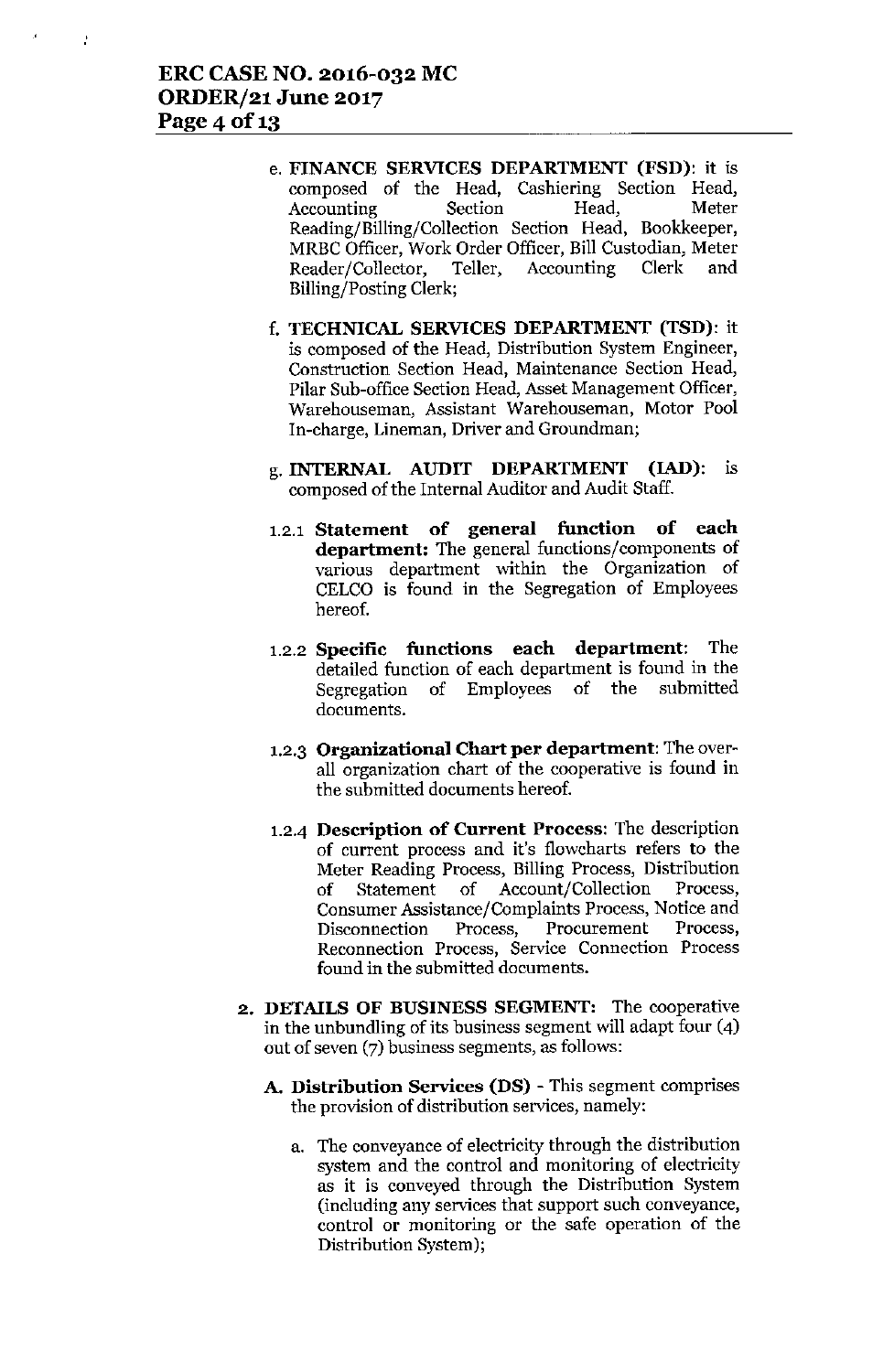J,

- b. The provision for Ancillary Services (if any) that are provided using assets which form part a Distribution System (an example of such Ancilliary Services is services provided by a series reactor or a static var compensator);
- c. The planning, maintenance, augmentation and operation of the Distribution System;
- d. The provision, installation, commission, testing, repair, maintenance and reading of WESM-related meters that are not also used to measure the delivery to end-users or other customers; and
- e. The Billing, collection and the provision of customer services that are directly related to the delivery of electricity to end-users or that relate to the connection of such persons to a Distribution System (whether such services are provided to those end-users or to any other person).

The assets included in this Business Segment are all the facilities and assets used to provide the distribution services referred to in Section 4-4.3 (including support plant and other plant and equipment used in connection with the conveyance of electricity through the Distribution System, safety, control and data transmission equipment use to control and monitor the conveyance of electricity through the Distribution System, and WESM-related distribution load and supply meters where these are not also used to measure the delivery of electricity to end-users or other customers). The liabilities included in this Business Segment are all the liabilities which are incurred, to provide the services or undertake the activities referred to in Section 4-4.3.

Revenues include all revenues derived from the provision of the distribution services referred to in Section 4.4.3, as well as revenues derived from the sale of related facilities, plant or assets. Revenues include those used to reduce distribution wheeling charges under Section 26 of the EPlRA, which must be separately identified.

Costs include all costs associated with the management, maintenance and operation of Distribution System facilities and other assets in order to provide the distribution services referred to in Section 4.4.3, and the depreciation of the assets referred to in Section 4.4.4.

- **B. Distribution Connection** Services **(DCS) -** This segment comprises the provision of distribution connection services, namely:
	- a. The provision of capability at each Connection Point to a Distribution System to deliver electricity to or to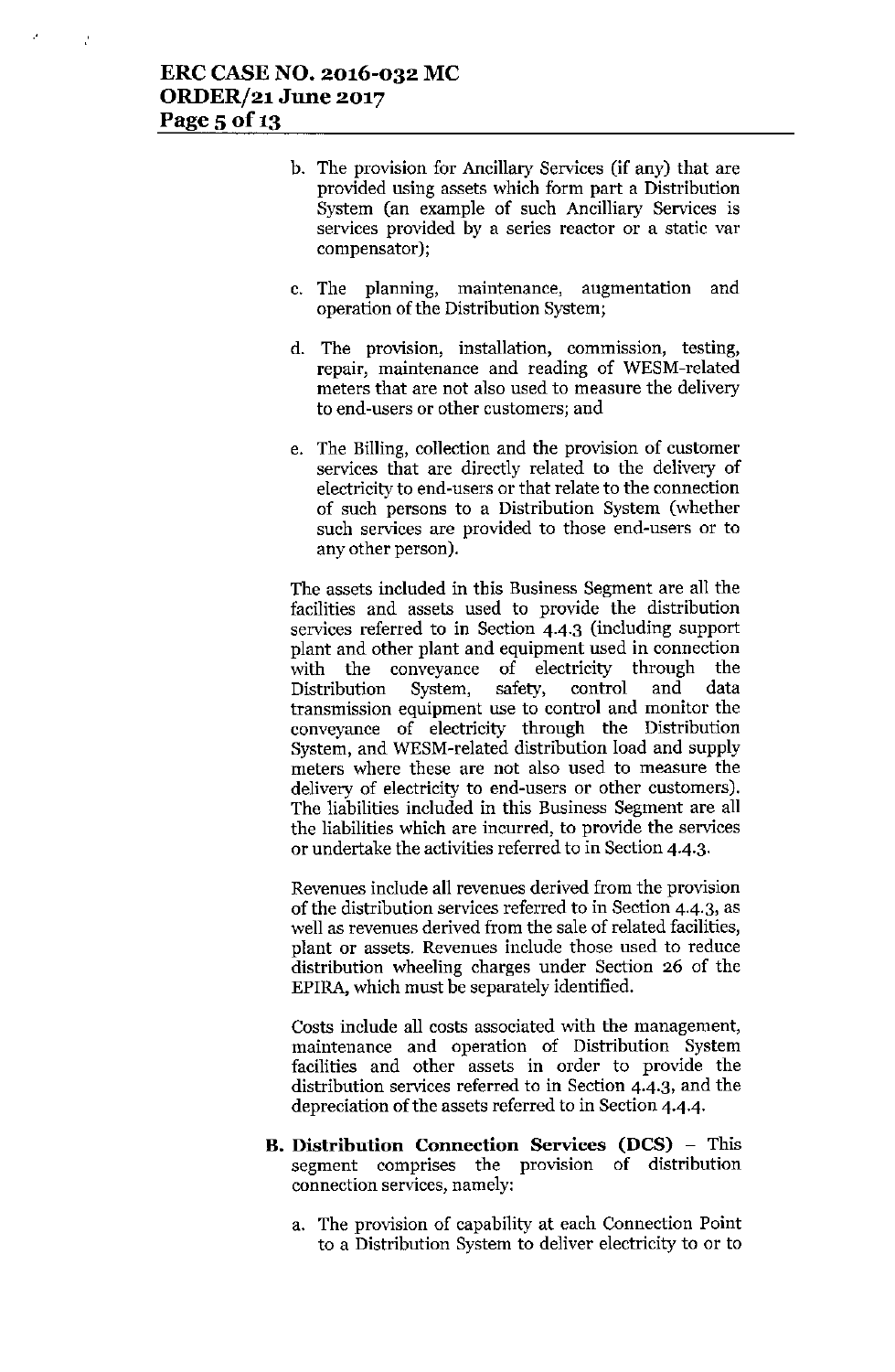Ž

take electricity from the Connection Point, and the conveyance of electricity from the Connection Point, and the conveyance of electricity;

- a.l From the facilities of persons which are directly connected to the Distribution System;
- a.2 From the Connection Point to the facilities of persons which are directly connected to the Distribution System;
- a.3 Planning, installation, maintenance,<br>augmentation, testing and operation of augmentation, testing and operation of Distribution Connection *Assets;* and
- 3-4 Provision of other services that support any of the above services.
- c. Regulated Retail Services (RRS) the sale of electricity to end-users who are included in the Captive Market; the billing and collection and the provision of customer services to end-users; Energy trading, including the purchase of electricity and hedging activities; and the Sale of electricity to end-users who are included among the Captive Market;
	- c.1 Billing, collection and the provision of customer services to such end-users **in** their capacity as electricity consumers;
	- c.2 Energy trading (including the purchase of electricity and hedging activities) undertaken in connection with the sale of electricity to end-users who are included in the Captive Market; and
	- c.3 Sale of electricity to end-users who are included on the Captive Market
- D. Related Business Services (RBS) the provision of all other services, and carrying out of all other activities that utilize distribution assets, facilities or staff;
	- d.l Electricity related services such as the construction and maintenance of customer installations and
	- d.2 Non-electricity related services telecommunications services. such as
	- d.3 We are into transformer rental which is also seldom.
- [2.2] Segregation of Employees the cooperative segregation of employees is already contained in the cooperative Structure and the Description of Function found in Sub Section 2.2 which include the Plantilla of positions allocated based on payroll allocation factor;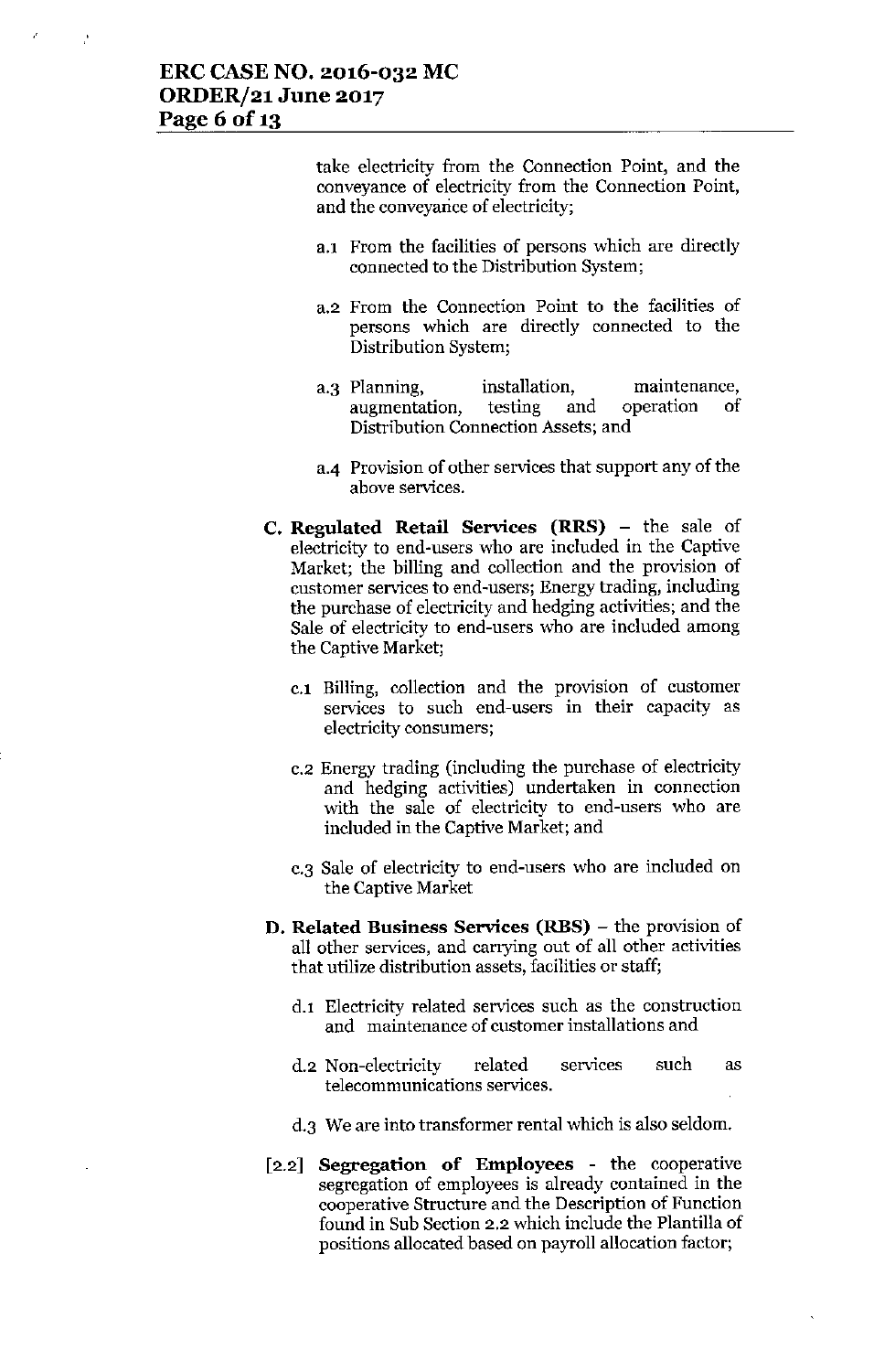- [2.3] **Description of Assets** The description of assets is found in Sub-Section 2.3. The assets of CELCO is allocated into different business segments thru the Asset Allocation factor as stated in the ACAM approved by ERC.
- 3. ACCOUNTING SEPARATION: CELCO shall adopt the principles from the approved Accounting Cost Allocation Manual (ACAM) for Electric Cooperatives in achieving its intention to separate the accounts per business segments.
	- 3.1 BASIC ACCOUNTING PRINCIPLES CELCO intends to present financial statements with the following frameworks, concepts, characteristics, and assumptions such as understandability, relevance, reliability, comparability, materiality, consistency, going concern, accrual, etc.
	- 3.2 REPORTING PRINCIPLES CELCO shall present true and fair view of financial position, performance, and changes in the financial position of the coop.
	- 3.3 ALLOCATION PRINCIPLES To the extent possible, CELCO shall allocate the revenues and costs to the Business Segments on the basis of causation - that is, each cost or revenue must be allocated to the segment that caused the cost or revenue to arise.
	- 3.4 CHART OF ACCOUNTS CELCO will adopt the approved Accounting Cost Allocation Manual (ACAM) for Electric Cooperatives which covers the accounting process involving documentation, recording, classification, interpretation and analysis of financial reports. The chart of accounts establishes the general ledger and subsidiary ledger accounts to be used by the EC.
	- 3.5 AUDIT REQUIREMENTS In accordance to Article 2.8, Audit Requirement of the Approved Business Separation Guidelines (as amended), CELCO shall comply and commit to submit an audited Accounting Separation Statements duly signed and dated by an external auditor following the format provided in the guidelines. Furthermore, the cooperative shall likewise observe the provision under Article 5 Other<br>Requirements Related to Business Separation Requirements Related to Business particularly, 5.1, 5.2 and 5.3 of the approved BSG (as amended) as deemed appropriate.

## 4. DESCRIPTION OF SEPARATION

4.1 GENERAL STRUCTURE PER BUSINESS SEGMENT: The business segment of CELCO is composed of a) Distribution Services; b) Distribution Connection Services; c) Regulated Retail Services; d)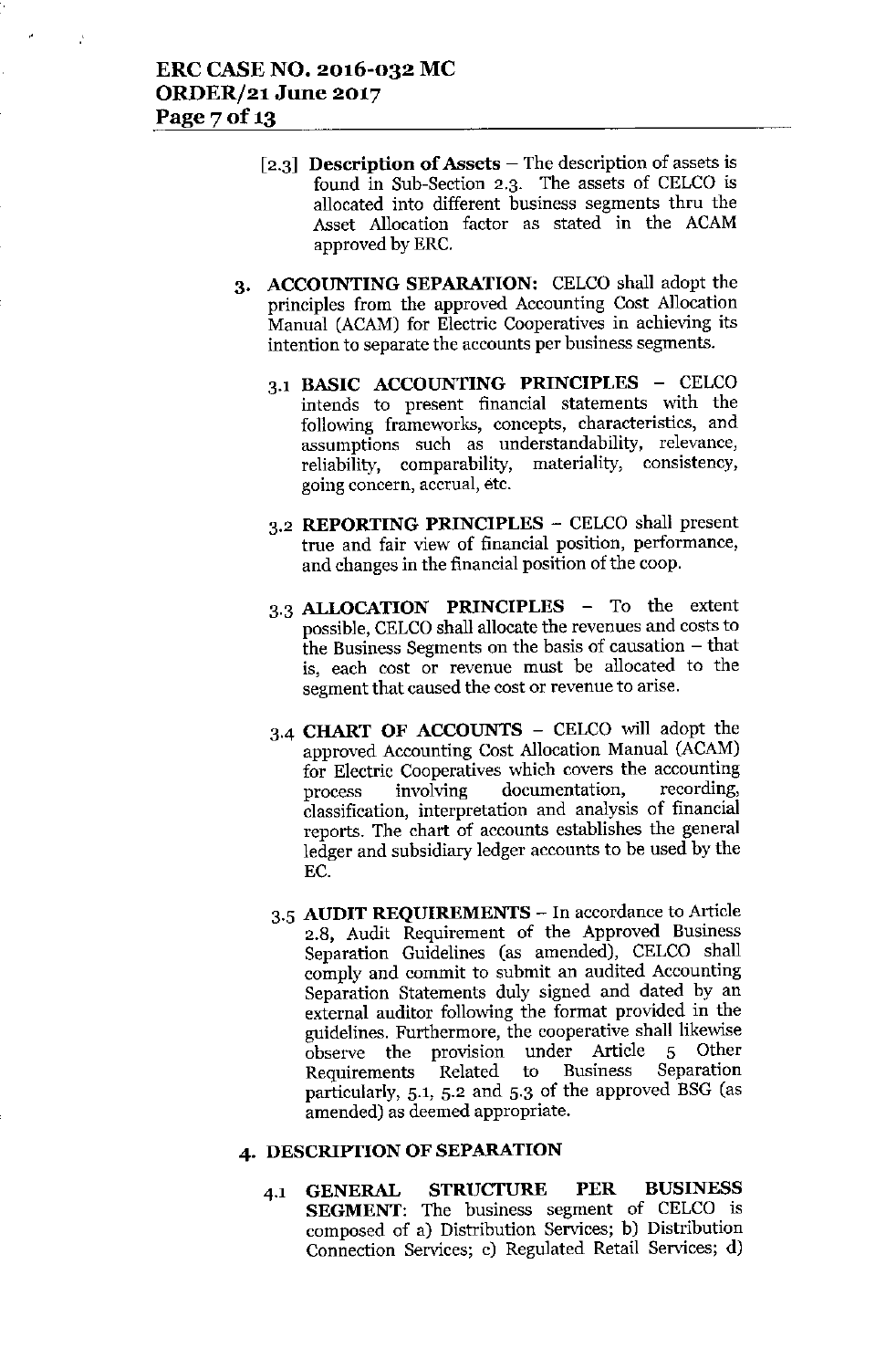$\mathcal{A}$ 

 $\vec{r}$ 

Regulated Business Services; and e) Last Resort Supply **Services.**

- 4.2 **DETAILED STRUcruRE PER BUSINESS SEGMENT:** This sub-section presents the detailed **structure and functions of each business segment stated in Sub-section 4.1 above;**
- 4.3 **DETAILED STRUCTURE PER DEPARTMENT: This Sub-section presents in detail the various** department of CELCO.

## **5. MILESTONE AND HIGHLIGHTS**

| March 16-17, 2011                       | Conference Workshop on the<br>Accounting<br>Cost<br>Revised<br>Allocation Manual (ACAM) held<br>Jade Valley Restaurant,<br>at<br>Quezon City                                                                                                                      |
|-----------------------------------------|-------------------------------------------------------------------------------------------------------------------------------------------------------------------------------------------------------------------------------------------------------------------|
| February 29, 2012                       | Expository Presentation on the<br>Proposed Accounting and Cost<br>Allocation Manual (ACAM)<br>held at Cebu Business Hotel,<br>Cebu City                                                                                                                           |
| March 21, 2012                          | <b>Public Consultation for ERC Case</b><br>No. 2011-008 RM entitled "In the<br>Matter of the Petition for the<br>Adoption of the Proposed<br>Accounting and Cost Allocation<br>Manual (ACAM) for Electric<br>Cooperatives" held at Rajah Park<br>Hotel, Cebu City |
| June 14-15, 2012                        | Orientation on the Business<br>Separation and Unbundling Plan<br>(BSUP) held at Rajah Park Hotel,<br>Cebu City                                                                                                                                                    |
| October 23-26, 2012<br>January 26, 2016 | Seminar Workshop on Business<br>Separation and Unbundling Plan<br>held at Rajah Park Hotel, Cebu<br>Submission of BSUP to ERC for<br>comments                                                                                                                     |
| February 13, 2016                       | Submission of BSUP to the Board<br>of Directors for its approval                                                                                                                                                                                                  |
| February 16, 2016                       | Second Evaluation of BSUP by<br>ERC                                                                                                                                                                                                                               |
| August 12, 2016                         | Third Evaluation of BSUP by ERC                                                                                                                                                                                                                                   |
| October 13, 2016                        | Filing of the BSUP with the ERC                                                                                                                                                                                                                                   |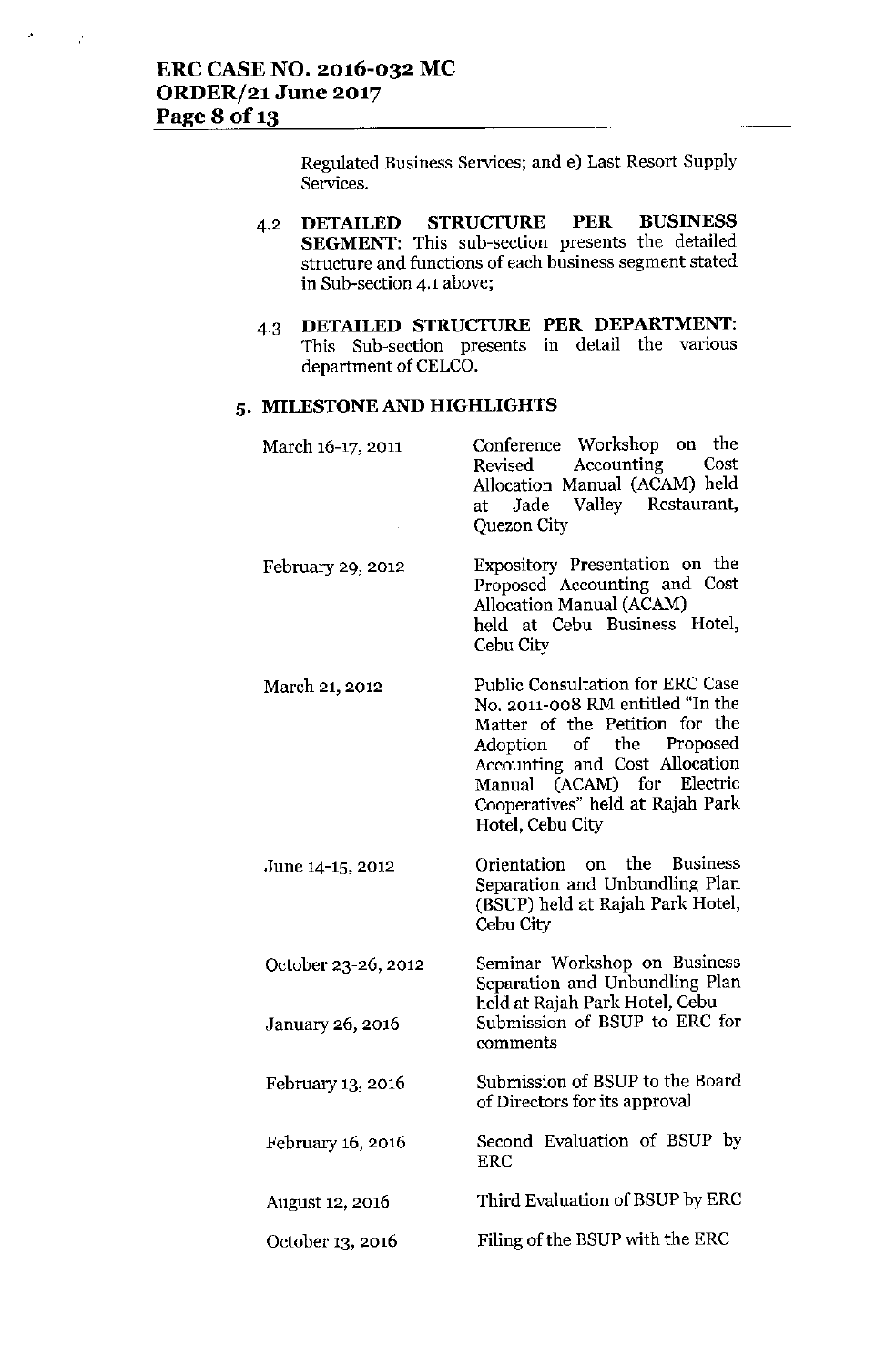Upon approval, trainings will be conducted to the employees involved in the implementation of BSUP.

- 6. PROGRAMS FOR CODE OF CONDUCT: Pursuant to Section 36 of Republic Act No. 9136 known as the Electric Power Industry Reform Act of 2001 and Rule 10.1 of the Implementing Rules and Regulation:
	- a. We shall implement the unbundling requirements of Section 36 of the EPIRA and Rule 10 of the Implementing Rules and Regulation issued pursuant to that Act (the IRR), namely to unbundle distribution and supply activities and to have a clear separation of operation and accounts between regulated and non regulated business activities; •
	- b. We shall implement the requirements of Sec 26 of the EPIRA and Rule 7 Sec 5 of the Implementing Rules and Regulation that separate audited accounts be maintained for each related business undertaking in order to ensure that the .distribution business conducted by the cooperative neither subsidized in any way such business undertaking nor encumbers its distribution assets in any way to support such business;
	- c. We must ensure that the cost of regulated services and activities are allocated on a fair and reasonable basis and reflect the efficient cost of the respective service and activities; and
	- d. Monitor compliance with the prohibition on crosssubsidies contained Guidelines. in the Business Separation
- 5. The Accounting and Cost Allocation Manual (ACAM) has been prepared and formulated in accordance with the guidelines issued by this Commission attached to the Applicationand partly incorporated in the BSUP for approval by this Commission; and
- 6. CELCO prays of this Commission that after due notice and hearing, the BSUP and the ACAM of Camotes Electric Cooperative, Inc. (CELCO), which are attached to the Application be approved.

Other relief/s, just and equitable in the premises are likewise prayed for.

Finding the said *Application* sufficient in substance with the required fees having been paid, the same is hereby set for determination of compliance with the jurisdictional requirements, expository presentation, Pre-trial Conference, and presentation of evidence on 30 August 2017 (Wednesday) at ten o'clock in the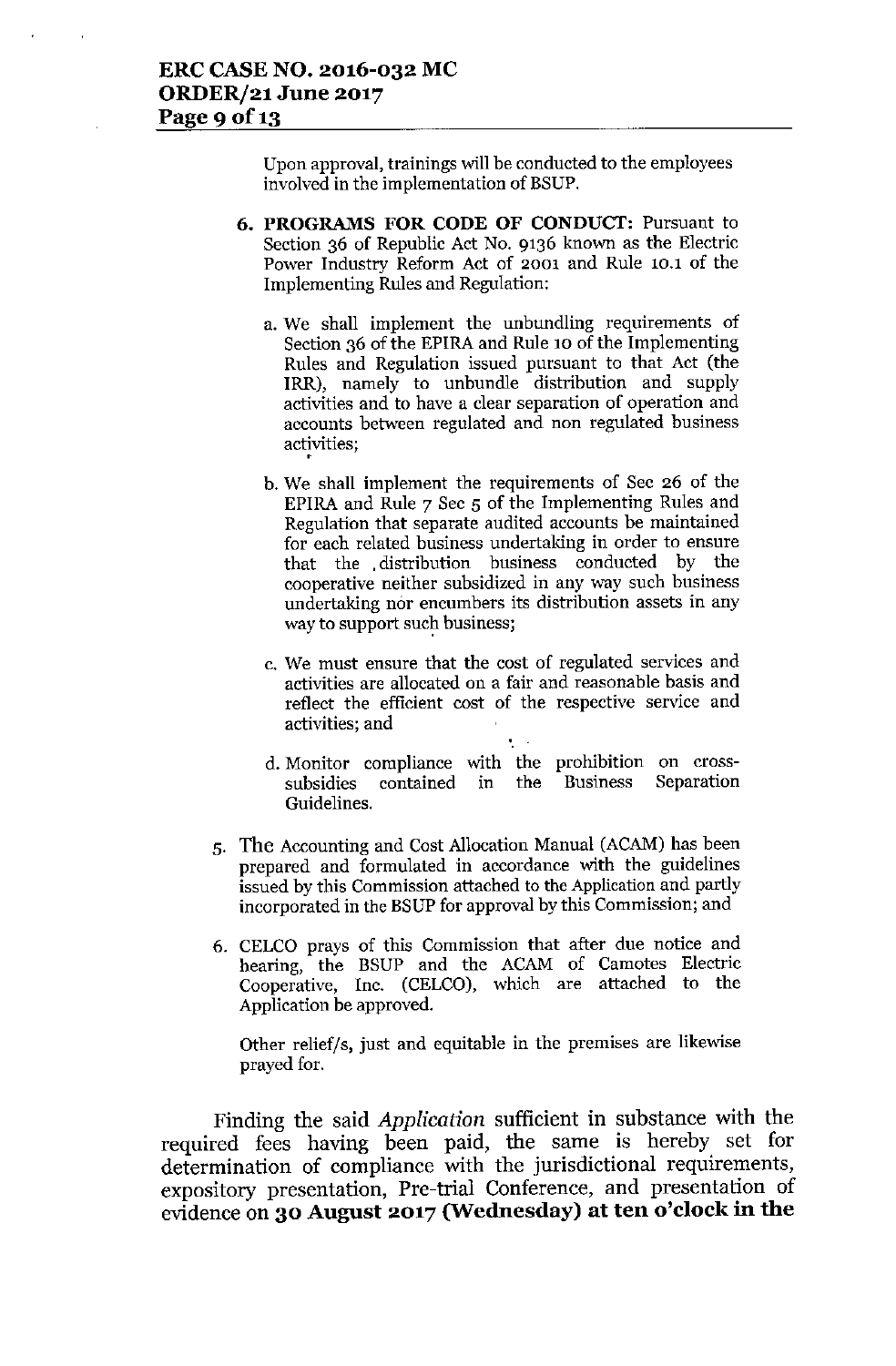# morning (10:00 A.M.), at the ERC Hearing Room, 15<sup>th</sup> Floor, Pacific Center Building, San Miguel Avenue, Pasig City.

Accordingly, CELCO is hereby directed to:

- 1) Cause the publication of the attached Notice of Public Hearing, at its own expense, once  $(x)$  in a newspaper of nationwide circulation in the Philippines, with the date of the publication to be made not later than ten (10) days before the date of the scheduled initial hearing;
- 2) Furnish with copies of this Order and the attached Notice of Public Hearing the Offices of the Provincial Governors, the City and Municipal Mayors, and the Local Government Unit (LGU) legislative bodies within the affected franchise area for the appropriate posting thereof on their respective bulletin boards;
- 3) Inform of the filing of the *Application,* the reasons therefor, and of the scheduled hearing thereon, the consumers within the affected franchise area, by any other means available and appropriate;
- 4) Furnish with copies of this Order and the attached Notice of Public Hearing, the Office of the Solicitor General (OSG), the Commission on Audit (COA), and the Committees on Energy of both Houses of Congress. They are hereby requested, if they so desire to send their duly authorized representatives at the scheduled hearing; and
- 5) Furnish with copies of the *Application* and the attachments all those making requests therefor, subject to reimbursement of reasonable photocopying costs.

On the date of the initial hearing, Applicant must submit to the Commission its written compliance with the aforementioned<br>invisibility requirements attaching therewith, methodically jurisdictional requirements attaching therewith, arranged and duly marked the following:

1) The evidence of publication of the attached Notice of Public Hearing consisting of the affidavit of the Editor or Business Manager of the newspaper where the said Notice of Public Hearing was published, and the complete issue of the said newspaper;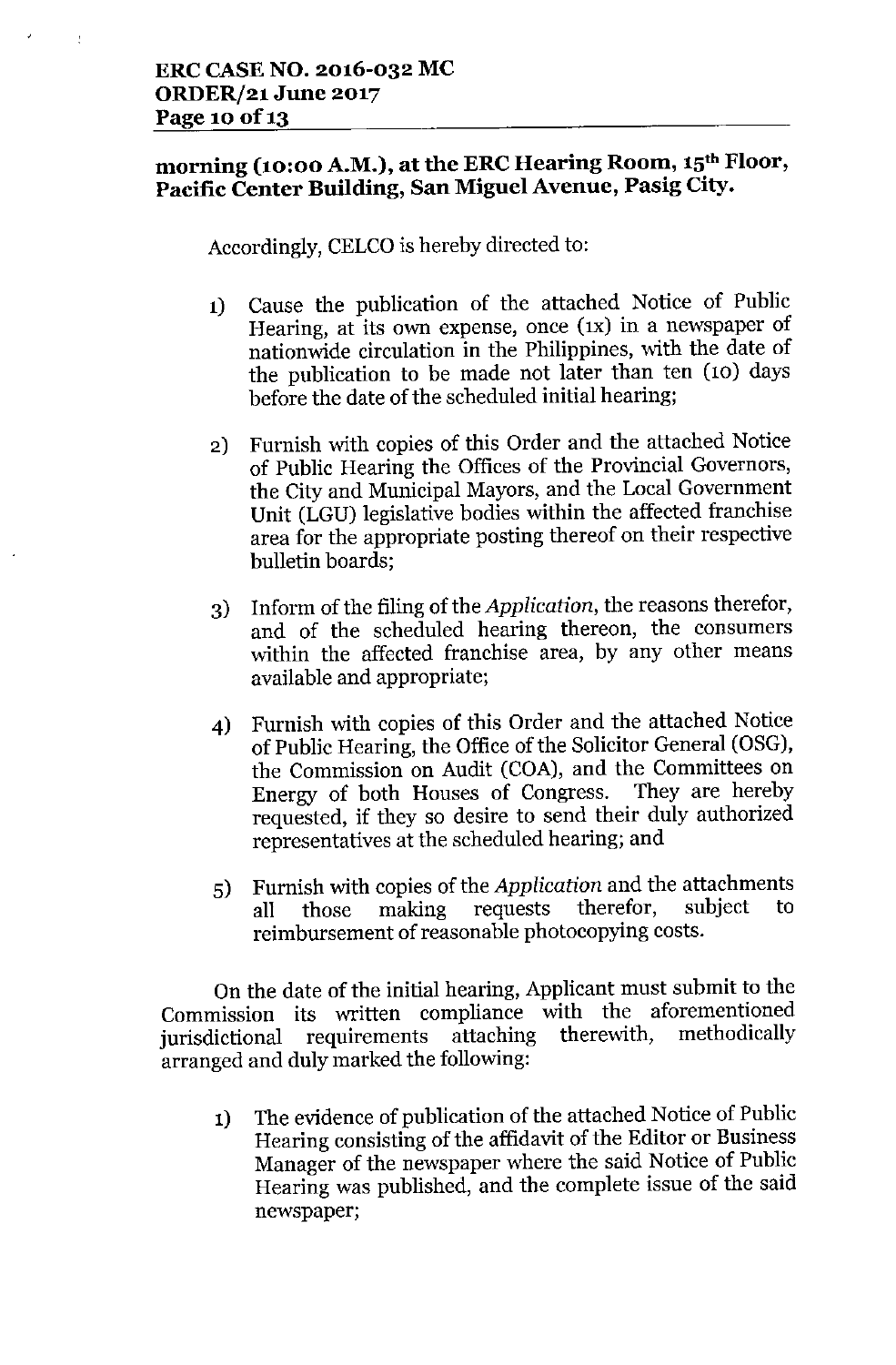t

- 2) The evidence of actual posting of this Order and the attached Notice of Public Hearing consisting of certifications issued to that effect, signed by the aforementioned Governors, Mayors, and LGU legislative bodies or their duly authorized representatives, bearing the seals of their offices;
- 3) The evidence of other means employed by Applicant to inform of the filing of the *Application,* the reasons therefore, and *of* the scheduled hearing thereon, the consumers within the affected franchise area;
- 4) The evidence of receipt of copies of this Order and the attached Notice of Public Hearing by the Office of the Solicitor General (OSG), the Commission on Audit (COA), and the Committees on Energy of both Houses of Congress;
- 5) The evidence of receipt of copies of the *Application,* and the attachments by all those making requests therefor, if any; and
- 6) Such other proofs of compliance with the requirements of the Commission.

Applicant and all interested parties are also required to submit, at least five (5) days before the date of initial hearing and Pre-Trial Conference, their respective Pre-Trial Briefs containing, among others:

- 1) A summary of admitted facts and proposed stipulation of facts;
- 2) The issues to be tried or resolved;
- 3) The documents or exhibits to be presented, stating the purposes and proposed markings therefore; and
- 4) The number and names of the witnesses, with their written testimonies in a Judicial Affidavit form attached to the Pretrial Brief.

Failure of Applicant to comply with the above requirements within the prescribed period shall be a ground for cancellation of the scheduled hearing, and the resetting of which shall be six (6) months from the said date of cancellation.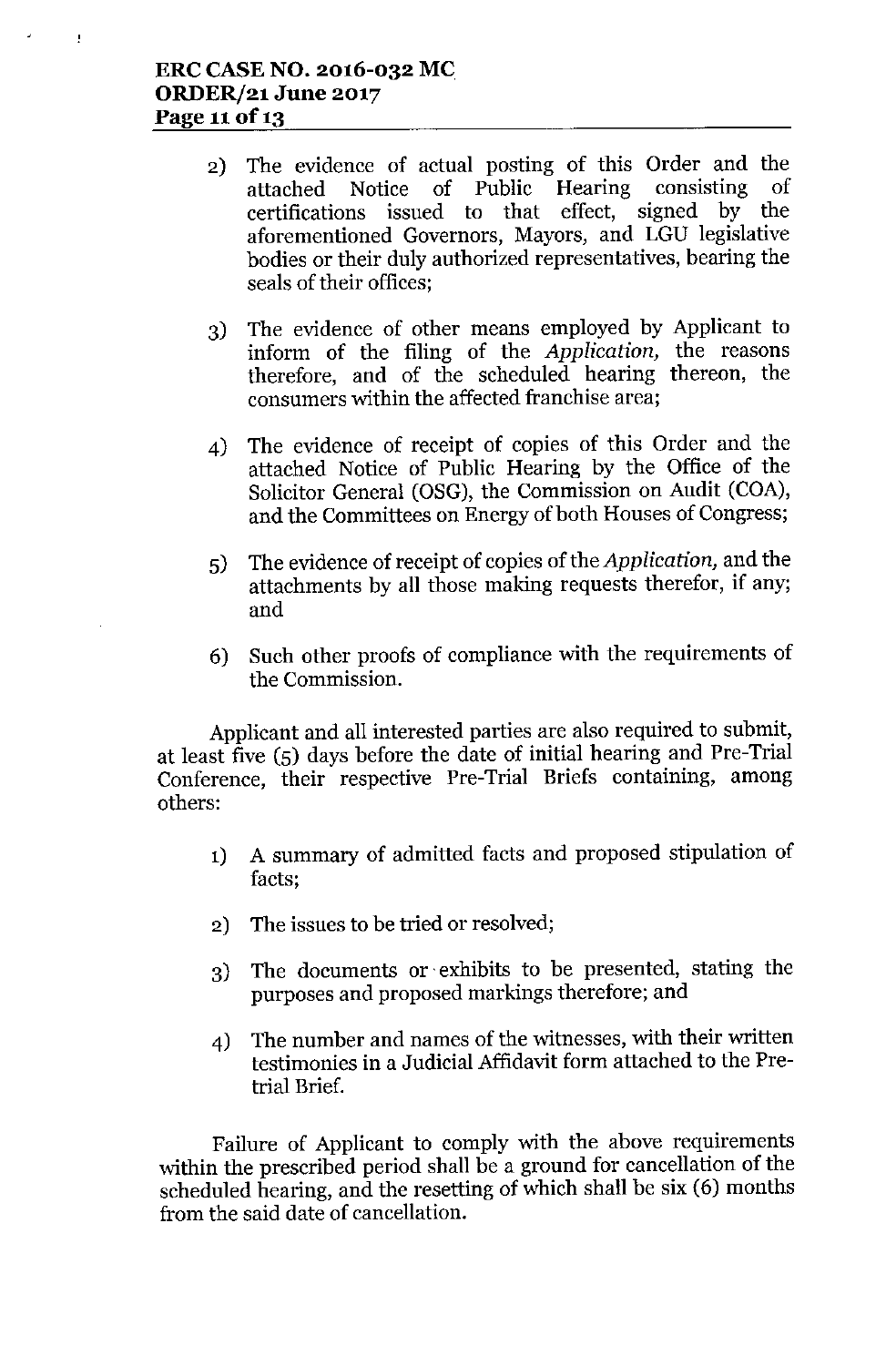ł

CELCO must also be prepared to make an expository presentation of the instant *Application* aided by whatever communication medium that it may deem appropriate for the purpose, in order to put in plain words and explain, for the benefit of the consumers and other concerned parties, what the *Application* is all about and the reasons and justifications being cited in support thereof.

# SO ORDERED.

Pasig City, 21 June 2017.

FOR AND BY AUTHORITY OF THE COMMISSION:

ALFREDO J. NON *Officer-In-Charge of the ERC*

 $1$ Sa $a^+$ Aa $^+$ M/LS'tf~')ERC CASE NO. 2016-032 Me CELCOBSUP ORo.doc

•